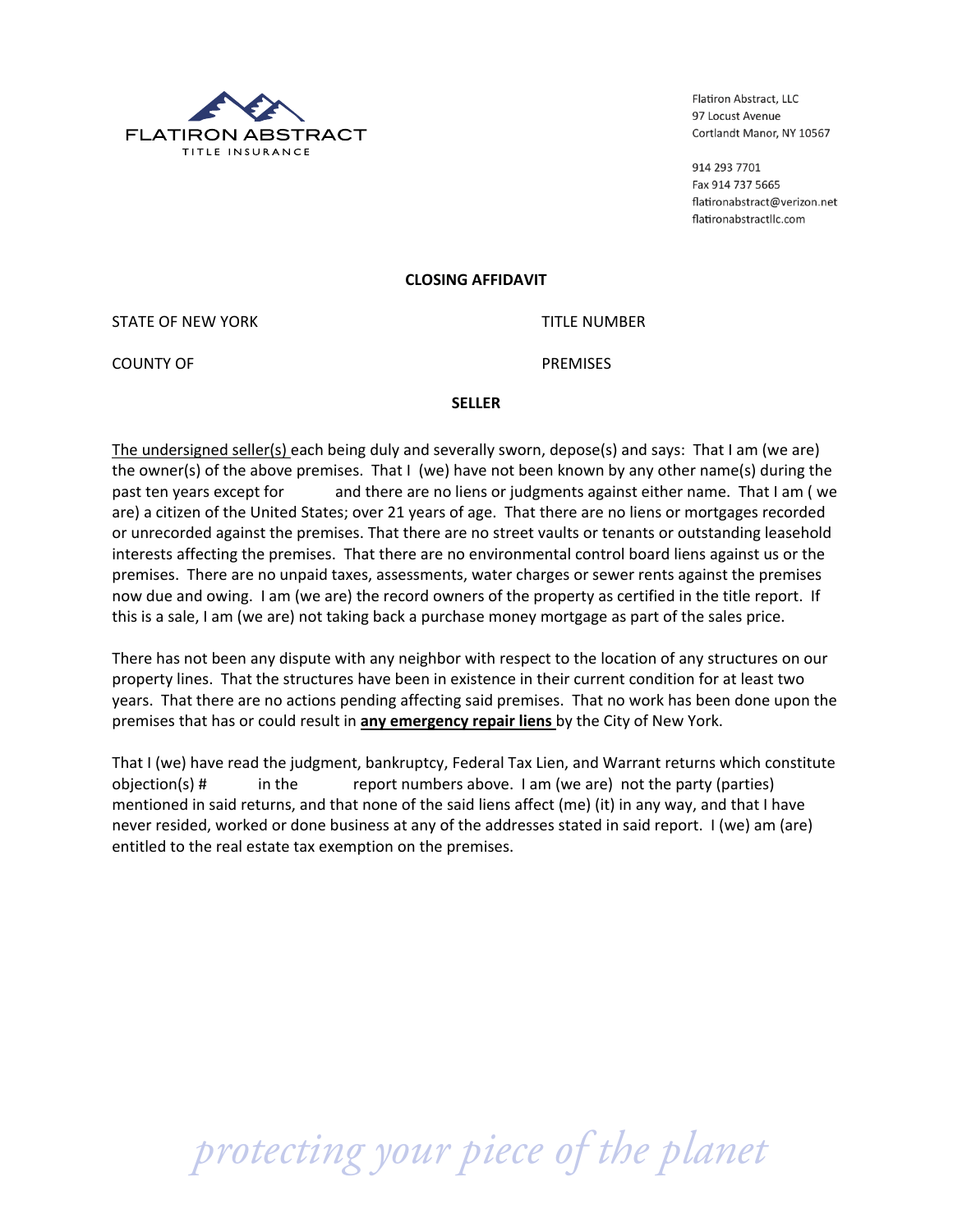

Flatiron Abstract, LLC 97 Locust Avenue Cortlandt Manor, NY 10567

914 293 7701 Fax 914 737 5665 flatironabstract@verizon.net flatironabstractllc.com

## **PURCHASER/BORROWER**

The undersigned purchaser(s)/borrower(s) each being duly and severally sworn, deposes and says: That (we) have not been known by any other name for the last ten years except for and that there are no liens, judgments or environmental control board liens against either name.

That I (we) have read the judgment, bankruptcy, Federal Tax Lien, and Warrant returns which constitute in the report of the title company numbered above. I am (it is) not the party  $objection(s)$ # mentioned in said returns, and that none of the said liens affect (me) (it) or affect me (it) in any way, and that I have never resided, worked or done business at any of the addresses stated in said report.

# **IF A CORPORATION IS SELLING**

That I am the of . That there are no New York State Corporate Franchise Taxes and no New York City General Business Taxes due and owing from said corporation. That the charter of said corporation is in full force and effect, and no proceeding is pending for its dissolution.

### **MORTGAGE PAYOFF SECTION**

I am (we are) aware of the payoff letter(s) from respectively showing the prior ; dated principal balance, unpaid interest and per diem, required to satisfy the existing mortgage(s) and that the same is/are correct in all respects.

In consideration of your omitting the existing mortgage from your title policy to be issued, I hereby request you to fully pay off the existing mortgage totaling \$ , to be transmitted promptly to the holder of the mortgage(s) in satisfaction of my existing mortgage indebtedness, and do hereby agree to pay you, on demand, any additional monies required by the holder of said mortgage to enable you to obtain a satisfaction there of in recordable form. I further state that the lender has the right to deduct any shortages from the tax escrow account. If the mortgage(s) being paid off is an equity source/credit line mortgage, I (we) hereby consent to have the account frozen, and request that the holder of the mortgage(s) accept the payoff check as full settlement and close the account upon receipt of the proper payoff amount and issue a satisfaction(s) of mortgage within the required time period.

protecting your piece of the planet